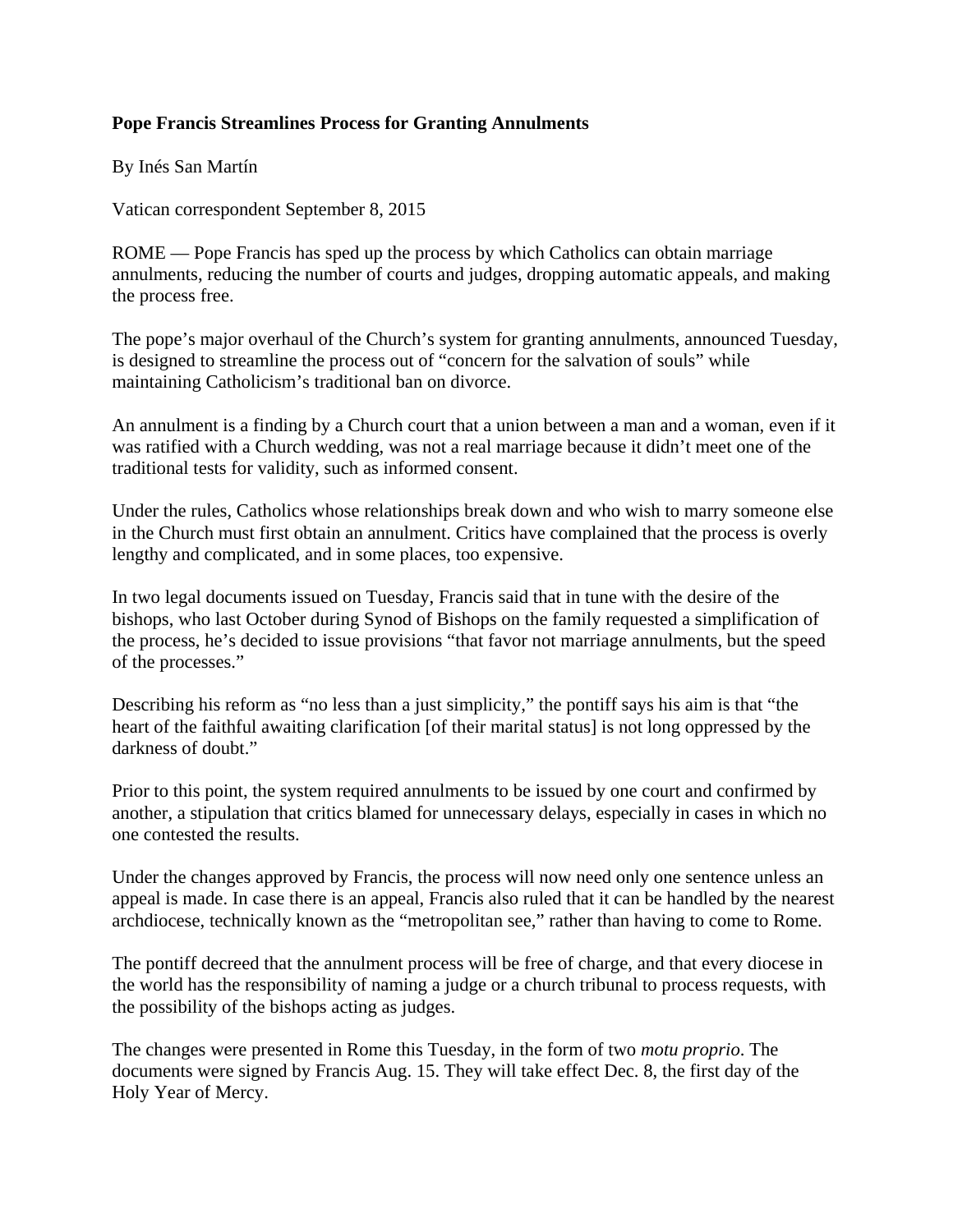The new process was suggested to the pope by an 11-member commission he created to work on a simplification of annulment procedures. It was led by Italian Monsignor Pio Vito Pinto, dean of the Roman Rota, the main canon law court in Rome dealing with marriage cases.

At a Vatican news conference Tuesday, Pinto said the Church's "sacramental theology" of marriage remains unchanged, but that the reform responds to the pope's desire to have a more collegial Church, with bishops helping in Church governance as called for by the Second Vatican Council (1962-65).

Pinto said Francis is "putting great trust and confidence in the diocesan bishops," adding that the new process won't be an easy one, and referred to the "solemn responsibility of the bishops" to prevent abuses.

Technically, there are actually two new systems, one for the Latin Church and another for the faithful that belong to one of the 23 Eastern Churches in full communion with Rome that historically have had a different process.

*Mitis Iudex Dominus Iesus* and *Mitis et misericors Iesus* are the names in Latin of the two decrees respectively. The first one translates to "The Gentle Judge, The Lord Jesus." The second to "The Meek and Merciful Jesus."

The changes imposed by Pope Francis for the Latin Church include the following:

- One sentence of nullity is enough.
- One judge, under the responsibility of the bishop, is enough to oversee the process.
- Under certain circumstances, each bishop can himself serve as the judge.
- In case of the annulment being "evident," there will be an even shorter process.
- The local bishops' conferences are called to help individual bishops through the reform process, and are called to help guarantee, save for the "just and decent remuneration of workers of the courts," that the process be free of charge.
- Appeal of a sentence, in case it's required, can be dealt with locally (on the level of the nearest archdiocese), instead of taking it to the Vatican.
- A second appeal can be made to the Apostolic See, meaning the Vatican.

The changes for the Eastern churches are basically the same, with the main difference being that instead of bishops the reference is to patriarchs and eparchs.

The Catholic Church teaches that marriage is a permanent union between a man and a woman, and hence divorce is not permitted. However, Church law allows for the possibility that what may seem from the outside like a marriage may not actually be one, if the conditions for validity are not met.

According to the Church's code of canon law, there are several reasons that could lead to an annulment, such as lack of consent of the spouses, psychological capacity to understand the requirements of marriage, or unwillingness of one of the spouses to have children.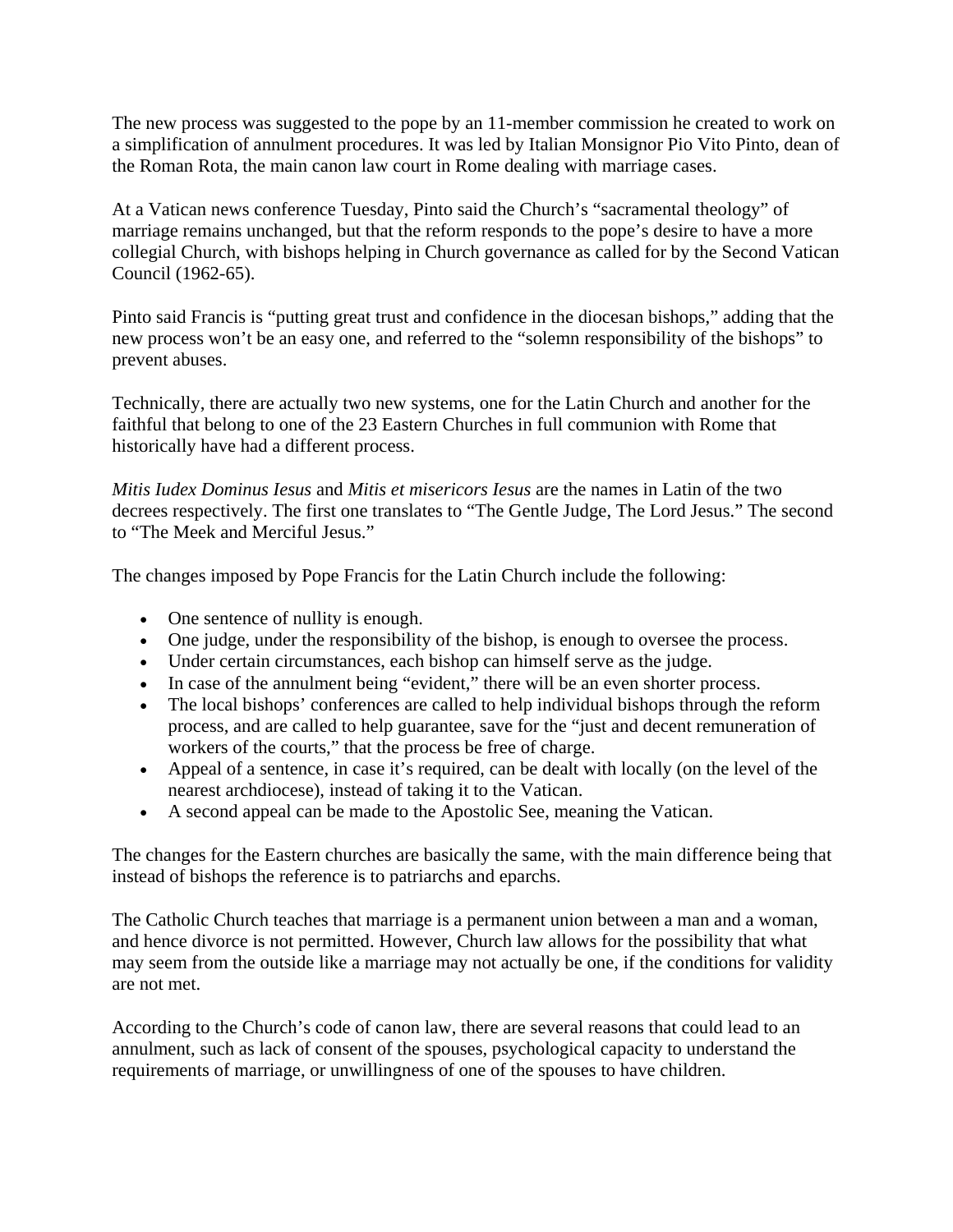Among the causes given to merit a shortened version of the annulment process, the document mentions lack of faith, the brevity of living together, an abortion, persistence in an affair at the time of the wedding or in the period immediately following, and "malicious concealment of infertility or a serious contagious disease," among others.

In the case of an annulment, the Church is not dissolving a marriage. Instead, it's declaring that no marriage existed in the first place, explaining why the term "remarriage" doesn't apply in these situations.

People seeking an annulment have been required to go through a detailed process that some critics find cumbersome, lengthy, and invasive, not to mention occasionally expensive.

Without it, a Catholic who marries another person outside the Church is considered to be an adulterer living in sin, and therefore can't receive Communion. The situation of divorced Catholics who enter a second marriage has been one of the hot-button issues at the Synod of Bishops on the family, called for by Francis.

At his request, bishops from around the world met last October, and will meet again in Rome next month, with one less problem looming over their heads. The final document of last year's meeting included a paragraph on annulments (48):

"A great number of synod fathers emphasized the need to make the procedure in cases of nullity more accessible and less time-consuming," it says.

The graph then ticks off three possible reforms: eliminating the requirement of an appeal to Rome, allowing bishops to issue annulments without the need for a Church trial, and an even simpler procedure to be used in cases where the grounds for the annulment seem clear, all of which were included in the *motu proprios* published Tuesday.

With the new legal document, Francis also called for the bishops to make the process free, something many dioceses in the United States had already started doing, by eliminating the fees for marriage annulments requested to cover for administrative costs.

One such case is the Indianapolis archdiocese, which in July waved the fee of \$675.

In the *motu proprio*, Francis argues that the process has to be free because "the Church, showing itself to the faithful as a generous mother, in an matter so closely linked to the salvation of souls manifests the gratuitous love of Christ by which we were saved."

Although the new process will impact every Catholic seeking an annulment, it'll be particularly appreciated in the developing world, where the process is even more complicated and expensive than in the United States.

For instance, in Francis home city of Buenos Aires, Argentina, there's one Church court tending to 15 different dioceses, each hundreds of miles apart. As of Tuesday, every bishop is called to